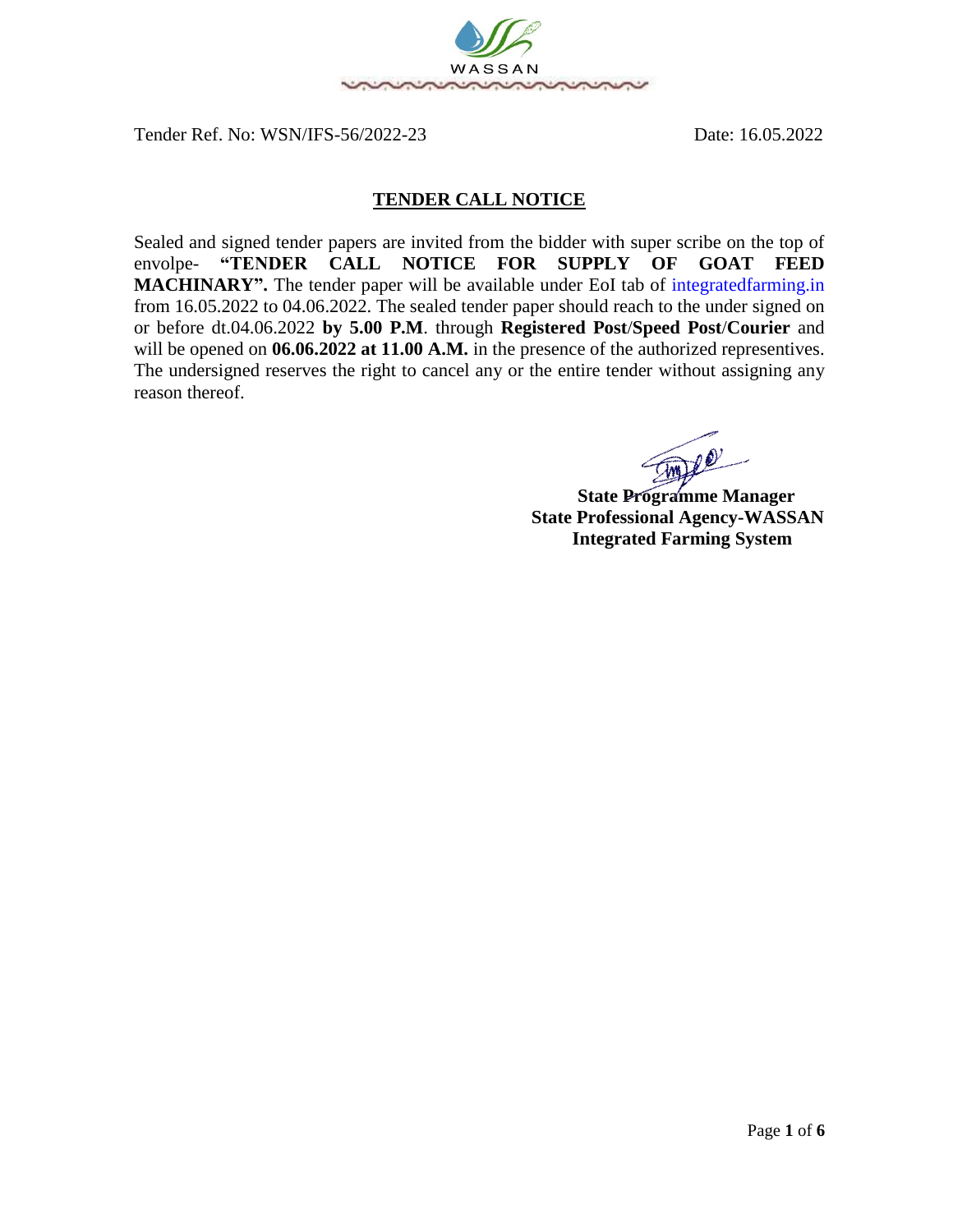

# **Terms and Conditions**

- 1. Any tender received after due date and time will be rejected. The tender paper will be received through **Registered post/Speed Post/Courier** only addressing to "The District Programme Manager, SPPIF-WASSAN, Bhagirathi Nagar, Near UCO Bank, Malkangiri, Pin-764045".
- 2. The last date for apply for the tender is 04.06.2022 by 5.00 P.M.
- 3. Two stage bidding system will be done. (Technical Bid & Price Bid).
- 4. The bidders are to submit their tenders in separate covered envelop for **Technical Bid** and **Price Bid** by super scribing cover A: Technical bid & Cover B: Price Bid and the sealed cover should be put into a third outer cover which should be super scribed as " TENDER FOR SUPPLY OF GOAT FEED MACHINERY". The price bid of only those bidders will be opened who will qualify in the technical bid.
- 5. Bidders have to submit the authorization dealer certificate (Mandatory)/ import license (Optional)/ manufacture license (Optional) as eligible.
- 6. Self attested photocopy of GSTIN with PAN.
- 7. Income tax return along with Audited Financial Statement for last three financial years (2018-19, 2019-20 and 2020-21).
- 8. The bidder should have an average turnover of Rs.8 lakh in last 3 financial years in the same line of business.
- 9. Self-Undertaking that firm is not black listed by any government institution/authority as per Annexure D.
- 10. The supply should be made within the period prescribed in the purchase order.
- 11. Quantity mentioned in Annexure A may be increased or decreased as per requirement.
- 12. The details specification and requirement of aforesaid material may be seen at Annexure A.
- 13. The bidder has to quote the rate inclusive of all taxes, duties, freight, transportation cost etc & any other statutory dues as applicable. The rate will be valid for a period of 12 months from the date of approval.
- 14. The requisite equipment will be delivered to Mathili of Malkangiri District.
- 15. The undersigned shall have the right to reject all or any of the quotation without assigning any reason thereof.
- 16. The authority reserve all the right to increase or decrease the tender value.
- 17. Prior to the expiration of the period of tender validity. The undersigned will notify the successful tenderer in writing by mail or any other form of communication. Formal letter of acceptance and order of the tenders will be forwarded as soon as possible, but the earlier instructions in the mail or other mode etc should be acted upon immediately.
- 18. If tenderer does not accept the offer, after issue of letter of award by the undersigned within 10 days, the offer made shall be deemed to be withdrawn without any notice & earnest money will be forfeited.
- 19. No part payment will be made. 100% payment will be made after receiving of the requisite items/goods and on receipt of the requisite bills.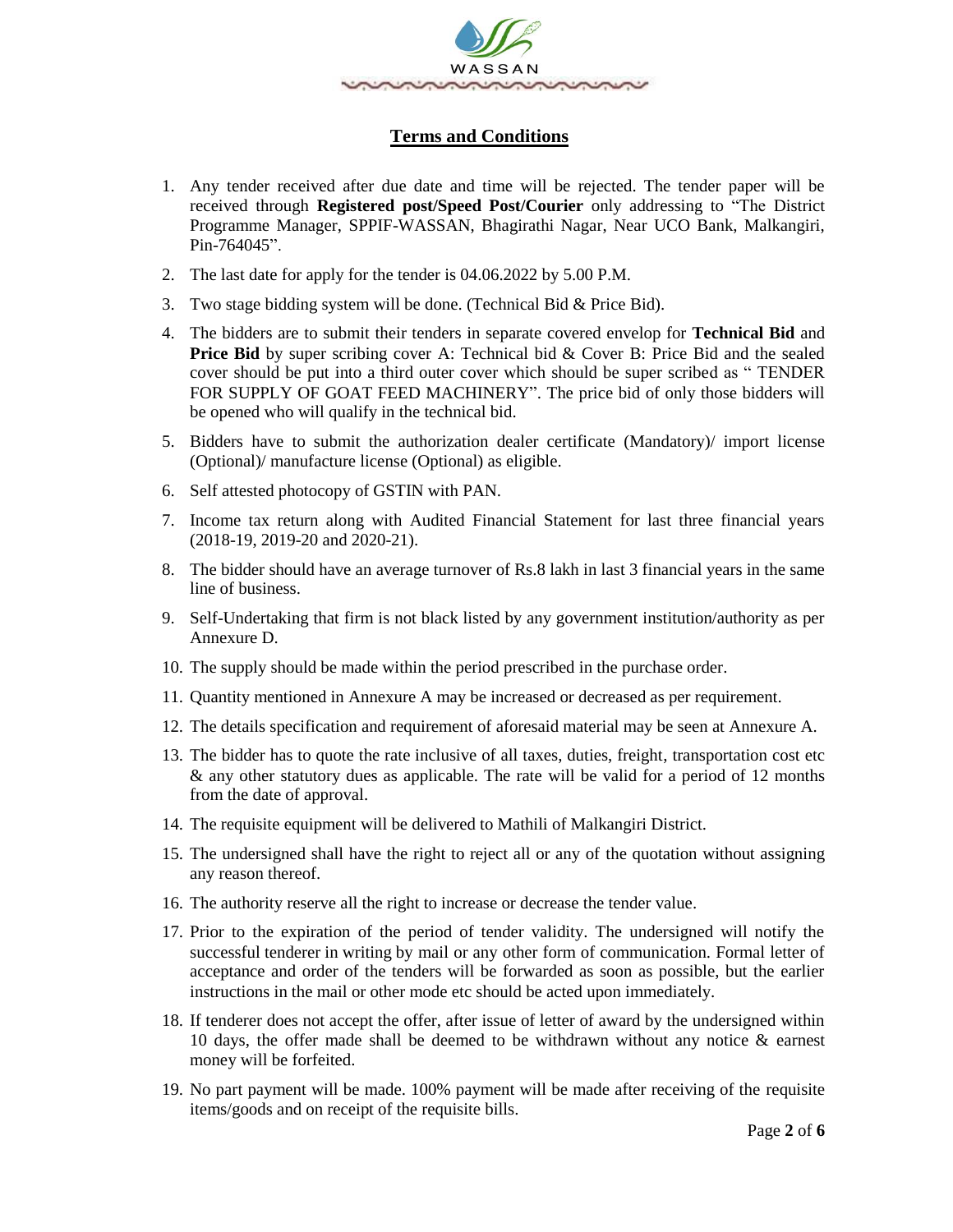

20. The applicable taxes (if any) will be deducted at source from the bills.

## **Annexure: A**

| <b>TECHNICAL SPECIFICATION GOAT FEED MACHINERY</b> |                         |                                                                                                                                                                                         |  |  |  |  |  |
|----------------------------------------------------|-------------------------|-----------------------------------------------------------------------------------------------------------------------------------------------------------------------------------------|--|--|--|--|--|
| Quantity: 1 No.                                    |                         |                                                                                                                                                                                         |  |  |  |  |  |
| SI No<br><b>Components</b>                         |                         | <b>Specifications</b>                                                                                                                                                                   |  |  |  |  |  |
|                                                    | Goat Feed Machine-120 B | Animal Feed (Goat) making machine (Model-120B) for<br>cattle, poultry, goat & sinking fish feed.<br>3 HP motor Havells make with 01 year warranty), Single<br>Phase with 01 Die fitted. |  |  |  |  |  |
|                                                    | Pulversier              | Suitable for grinding raw material like maize, wheat,<br>jowar, rice etc. Capacity 50-80 kg/hr depending on Jali,<br>with 2HP motor, Single Phase connection.                           |  |  |  |  |  |

 **State Programme Manager State Professional Agency-WASSAN Integrated Farming System**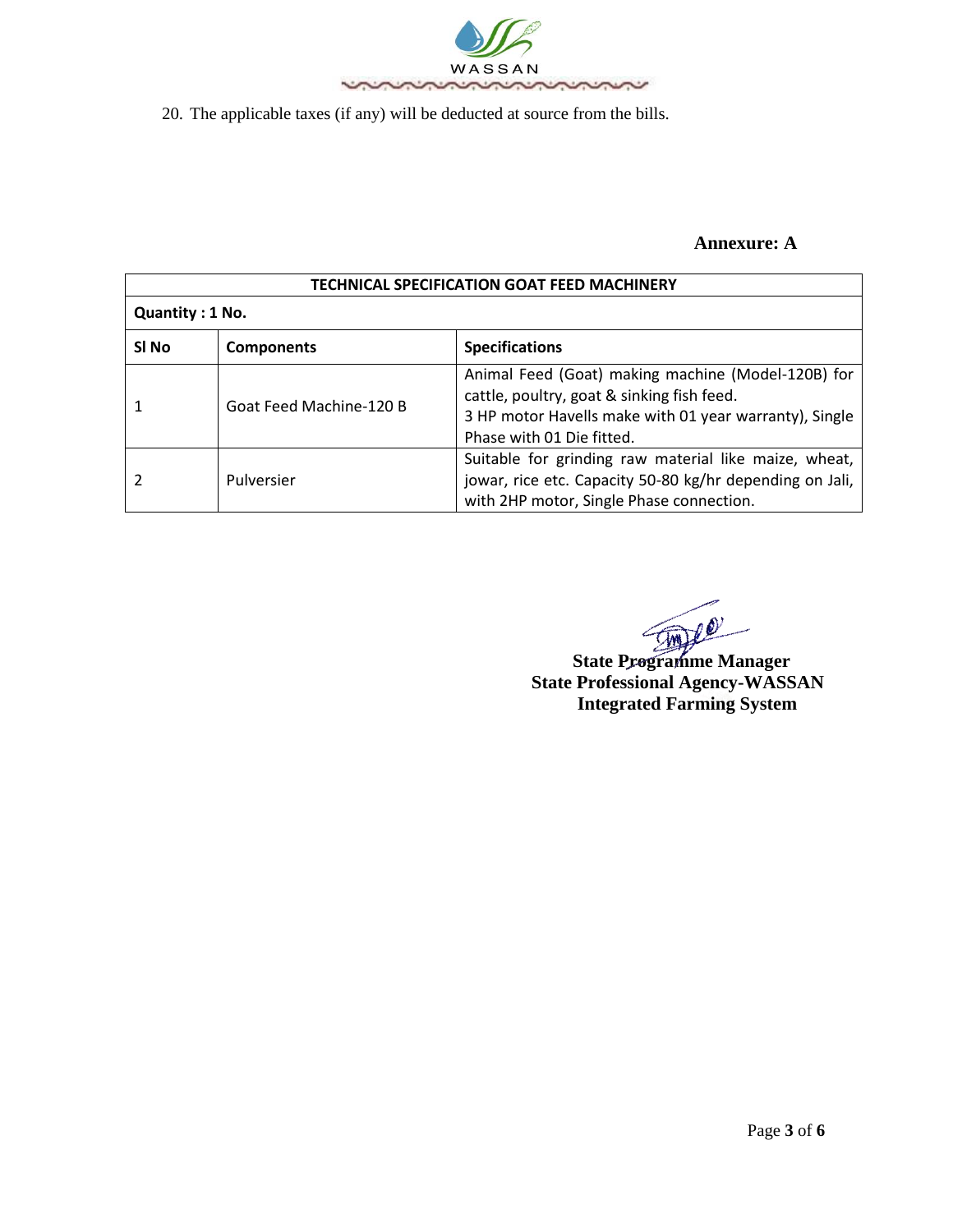

#### **(TO BE PRINTED ON LETTER HEAD OF THE BIDDER)**

### **Annexure: B**

| Sl No. | <b>Particulars</b>                                                                                                           |  |
|--------|------------------------------------------------------------------------------------------------------------------------------|--|
| 1.     | <b>Name of the Bidder</b>                                                                                                    |  |
| 2.     | <b>Organisational Status.</b><br>(Individual/Firm/Company)                                                                   |  |
| 3.     | <b>Address of the Bidder</b>                                                                                                 |  |
| 4.     | <b>Contact Person Name</b>                                                                                                   |  |
| 5.     | Contact No & e-mail                                                                                                          |  |
| 6.     | <b>Authorization dealer certificate</b><br>(Mandatory)/Import license<br>(Optional)/Manufacturing license<br>(Optional)      |  |
| 7.     | <b>GSTIN No. (Self-attested photo copy)</b>                                                                                  |  |
| 8.     | PAN (Self attested photo copy)                                                                                               |  |
| 9.     | <b>Income -tax Return along with</b><br>audited financial statement of las 3<br>years i.e. 2018-19, 2019-20 and 2020-<br>21. |  |
| 10.    | Average turnover of last 3 financial<br>years (2018-19, 2019-20 and 2020-21)                                                 |  |

#### **DECLARATION**

 $\rm I$  of  $\rm d$ 

hereby declared that the information given above is to the best of my knowledge and belief.

 **State Programme Manager**

 **State Professional Agency-WASSAN Integrated Farming System**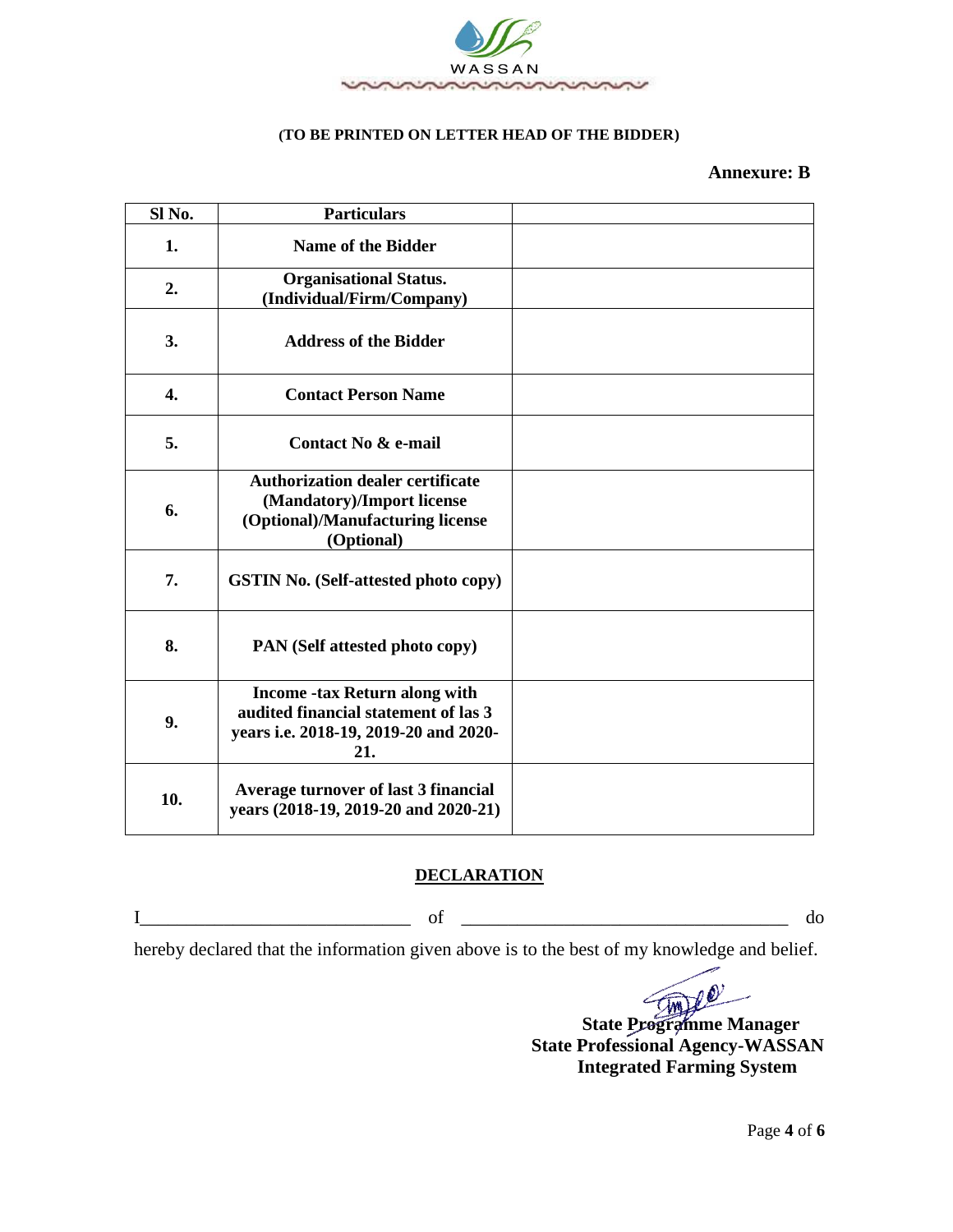

#### **(TO BE PRINTED ON LETTER HEAD OF THE BIDDER)**

 **Annexure: C**

# **FINANCIAL/PRICE BID**

| <b>SI</b>      | Name of the item         | Quantity | Cost per    | <b>Total Price</b> | <b>Total Rs in words</b> |
|----------------|--------------------------|----------|-------------|--------------------|--------------------------|
| N <sub>0</sub> |                          | in Nos   | unit in Rs. | in Rs.             |                          |
| 1.             | <b>Goat Feed Machine</b> | 01       |             |                    |                          |
|                |                          |          |             |                    |                          |
|                |                          |          |             |                    |                          |
|                |                          |          |             |                    |                          |
|                |                          |          |             |                    |                          |
| 2.             | <b>Pulveriser</b>        | 01       |             |                    |                          |
|                |                          |          |             |                    |                          |
|                |                          |          |             |                    |                          |
|                |                          |          |             |                    |                          |
|                |                          |          |             |                    |                          |

### **Note:**

- The rate quoted should be inclusive of all taxes, duties, freight, transportation cost etc. & any other statutory dues as applicable.
- Quantity as mentioned in the annexure may vary as per requirement at the time of placing the indent order.

Signature of the bidder with seal

**State Programme Manager** 

 **State Professional Agency-WASSAN Integrated Farming System**

Page **5** of **6**